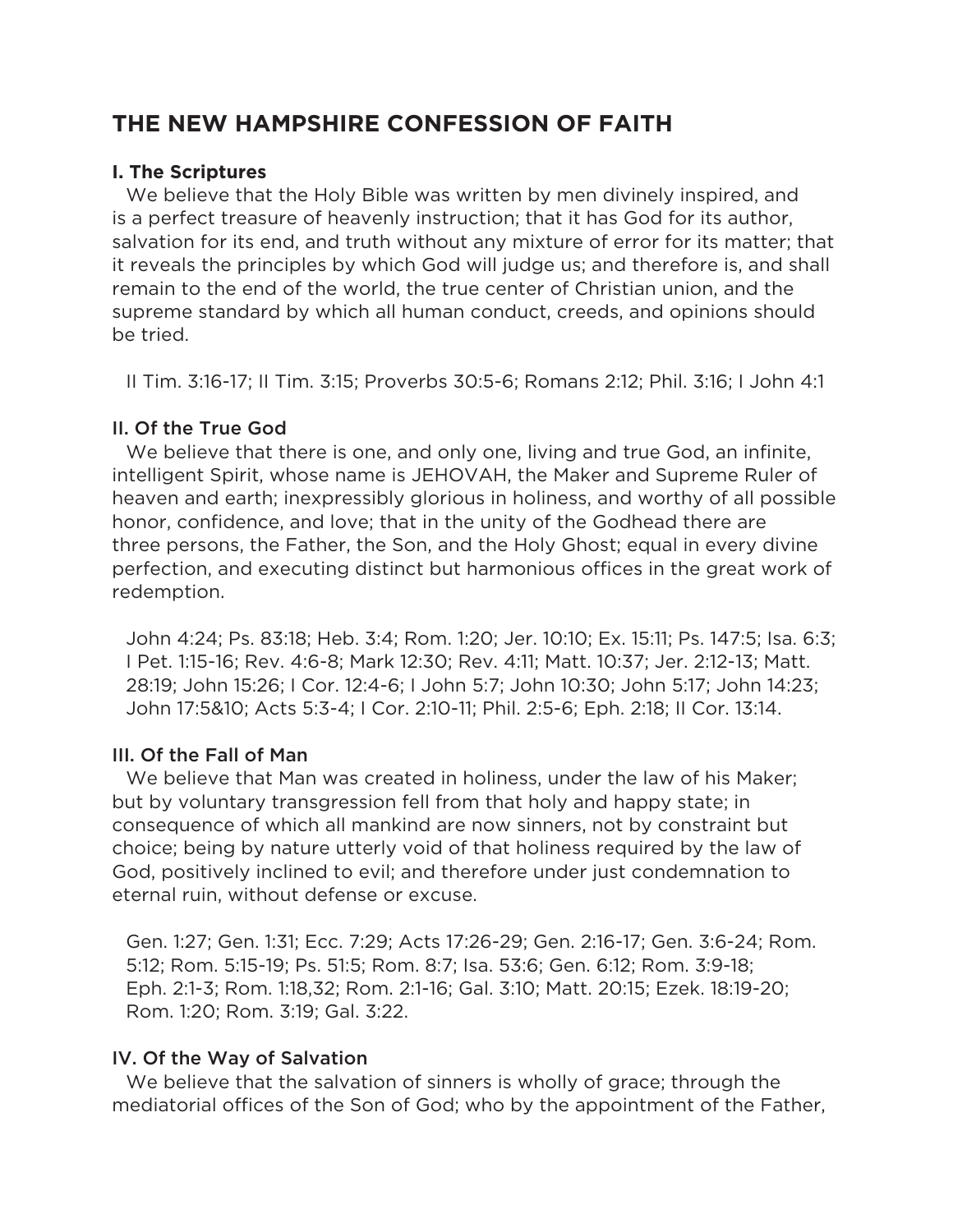freely took upon him our nature, yet without sin; honored the divine law by his personal obedience, and by his death made a full atonement for our sins; that having risen from the dead he is now enthroned in heaven; and uniting in his wonderful person the tenderest sympathies with divine perfections, he is every way qualified to be a suitable, a compassionate, and an all-sufficient Savior.

Eph. 2:3, Matt. 18:11, I John 4:10, I Cor. 3:5-7, Acts 15:11, John 3:16, John 1:1-14, Heb. 4:14, Heb. 12-24, Phil. 2:9&14, II Cor. 5:21, Isa. 42:21, Phil. 2:8, Gal. 4:4-5, Rom. 3:21, Isa. 53:4-5, Matt. 20:28, Rom. 4:25, Rom. 3:21-26, I John 2:3, I Cor. 15:1-3, Heb. 9:13-15, Heb. 1:8, Heb. 1:3, Col. 3:1-4, Heb. 7:25, Col. 2:18, Heb. 7:26, Ps. 89:19, Ps. 34

#### V. Of Justification

We believe that the great Gospel blessing which Christ secures to such as believe in Him is Justification; that Justification includes the pardon of sin, and the promise of eternal life on principles of righteousness; that it is bestowed, not in consideration of any works of righteousness which we have done, but solely through faith in the Redeemer's blood; by virtue of which faith His perfect righteousness is freely imputed to us of God; that it brings us into a state of most blessed peace and favor with God, and secures every other blessing needful for time and eternity.

John 1:16, Eph. 3:8, Acts 13:39, Isa. 53:11-12, Rom 5:1-2, Rom. 5:9, Zech. 13;1, Matt. 9:6, Acts 10:43, Rom. 5:17, Titus 3:5-7, I Peter 3:7, I John 2:25, Rom. 5:21, Rom. 4:4-5, Rom. 6:23, Phil. 3:7-9, Rom. 5:19, Rom. 3:24-26, Rom. 4:23-25, I John 2:12, Rom. 5:3, Rom. 5:11, I Cor. 1:30-31, Matt. 6:33, I Tim. 4:8

#### VI. Of the Freeness of Salvation

We believe that the blessings of salvation are made free to all by the gospel; that it is the immediate duty of all to accept them by a cordial, penitent, and obedient faith; and that nothing prevents the salvation of the greatest sinner on earth, but his own inherent depravity and voluntary rejection of the gospel; which rejection involves him in an aggravated condemnation.

Isa. 55:1, Rev. 22:17, Rom. 16:25-26, Mark 1:15, Rom. 1:15-17, John 5:40, Matt. 23:37, Rom. 9:32, Pro. 1:24, Acts 13:46, John 3:19, Matt. 11:20, Luke 10:27, II Thess. 1:8

#### VII. Of Grace in Regeneration

We believe that, in order to be saved, sinners must be regenerated, or born again; that regeneration consists in giving a holy disposition to the mind; that it is effected in a manner above our comprehension by the power of the Holy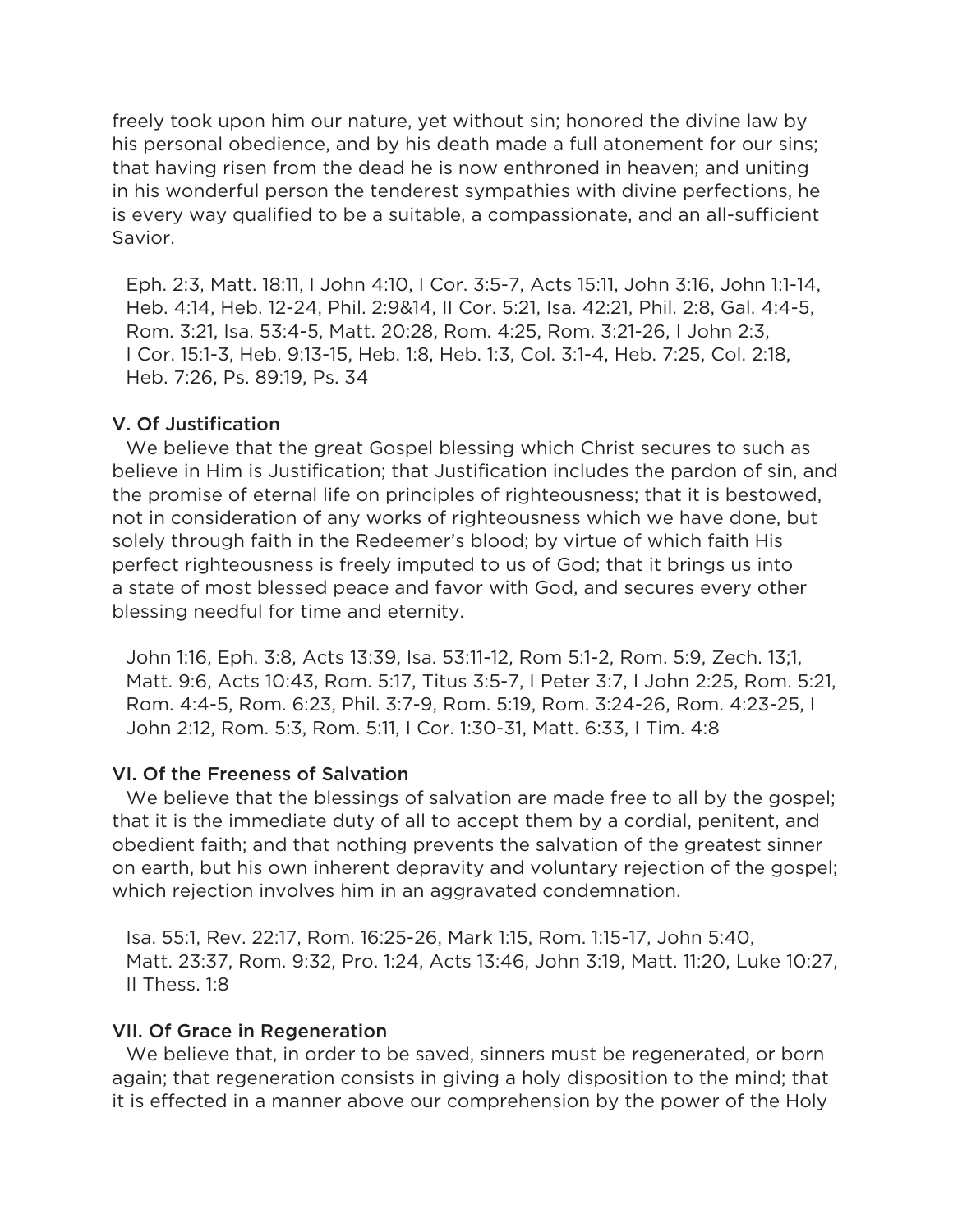Spirit, in connection with divine truth, so as to secure our voluntary obedience to the gospel; and that its proper evidence appears in the holy fruits of repentance, and faith, and newness of life.

John 3:3, John 3:6-7, I Cor. 3:14, Rev. 14:3, Rev. 21:27, II Cor. 5;17, Ezek. 36:26, Deu. 30-6, Rom. 2:28-29, Rom. 5:5, I John 4:7, John 3:8, John 1:13, James 1:16- 18, I Cor. 1:30, Phil. 2:13, I Peter 1:22-25, I John 5:1, Eph. 4:20-24, Col. 3:9-11, Eph. 5:9, Rom. 8:90, Gal. 5:16-23, Eph. 3:14-21, Matt. 3:8-10, Matt. 7:20, I John 5:4, 18

#### VIII. Of Repentance and Faith

We believe that Repentance and Faith are sacred duties, and also inseparable graces, wrought in our souls by the regenerating Spirit of God; whereby being deeply convinced of our guilt, danger and helplessness, and of the way of salvation by Christ, we turn to God with unfeigned contrition, confession, and supplication for mercy; at the same time heartily receiving the Lord Jesus Christ as our Prophet, Priest and King, and relying on Him alone as the only and all sufficient Savior.

Mark 1:15, Acts 11:18, Eph. 2:8, I John 5:1, John 16:8, Acts 2:37-38, Acts 16:30-31 Luke 18:13, Luke 15:18-21, James 4:7-10, II Cor. 7:11, Tim. 10:12-13, Ps. 51, Rom. 10:9-11, Acts 3:22-23, Heb. 4:14, Ps. 2:6, Heb. 1:8, Heb. 7:25, II Tim. 1:12

# IX. Of God's Purpose of Grace

We believe that Election is the eternal purpose of God, according to which He graciously regenerates, sanctifies, and saves sinners; that being perfectly consistent with the free agency of man, it comprehends all the means in connection with the end; that it is a most glorious display of God's sovereign goodness, being infinitely free, wise, holy and unchangeable; that it utterly excludes boasting, and promotes humility, love, prayer, praise, trust in God, and active imitation of his free mercy; that it encourages the use of means in the highest degree; that it may be ascertained by its effects in all who truly believe the Gospel; that it is the foundation of Christian assurance; and that to ascertain it with regard to ourselves demands and deserves the utmost diligence.

II Tim. 1:8-9; Eph. 1:3-14; I Peter 1:1-2; Rom. 11:5-6; John 15;16; I John 4:19; II Thess. 2:13-14; Acts 13:48; John 10:16; Matt. 20:16; Acts 15:14; Ex. 33:18-19; Matt. 20:15; Eph. 1:11; Rom. 9:23-24; Jer. 31:3; Rom. 11:28-29; James 1:17-18; II Tim.1:9; Rom. 11:32-36; I Cor. 1:26-31; Rom. 3:27; Rom. 4:16; Col. 3:12; I Cor. 3:5- 7; I Cor. 15:10; I Peter 5:10; Acts 1:24; I Thess. 2:13; I Peter 2:9; Luke 18:7; John 15:16; I Thess. 2:12; II Tim. 2:10; I Cor. 9:22; Rom. 8:28-30; John 6:37-40; I Thess 1:4-10; Isa. 42:16; Rom. 11:29; II Peter 1:10-11; Phil. 3:12; Heb. 6:11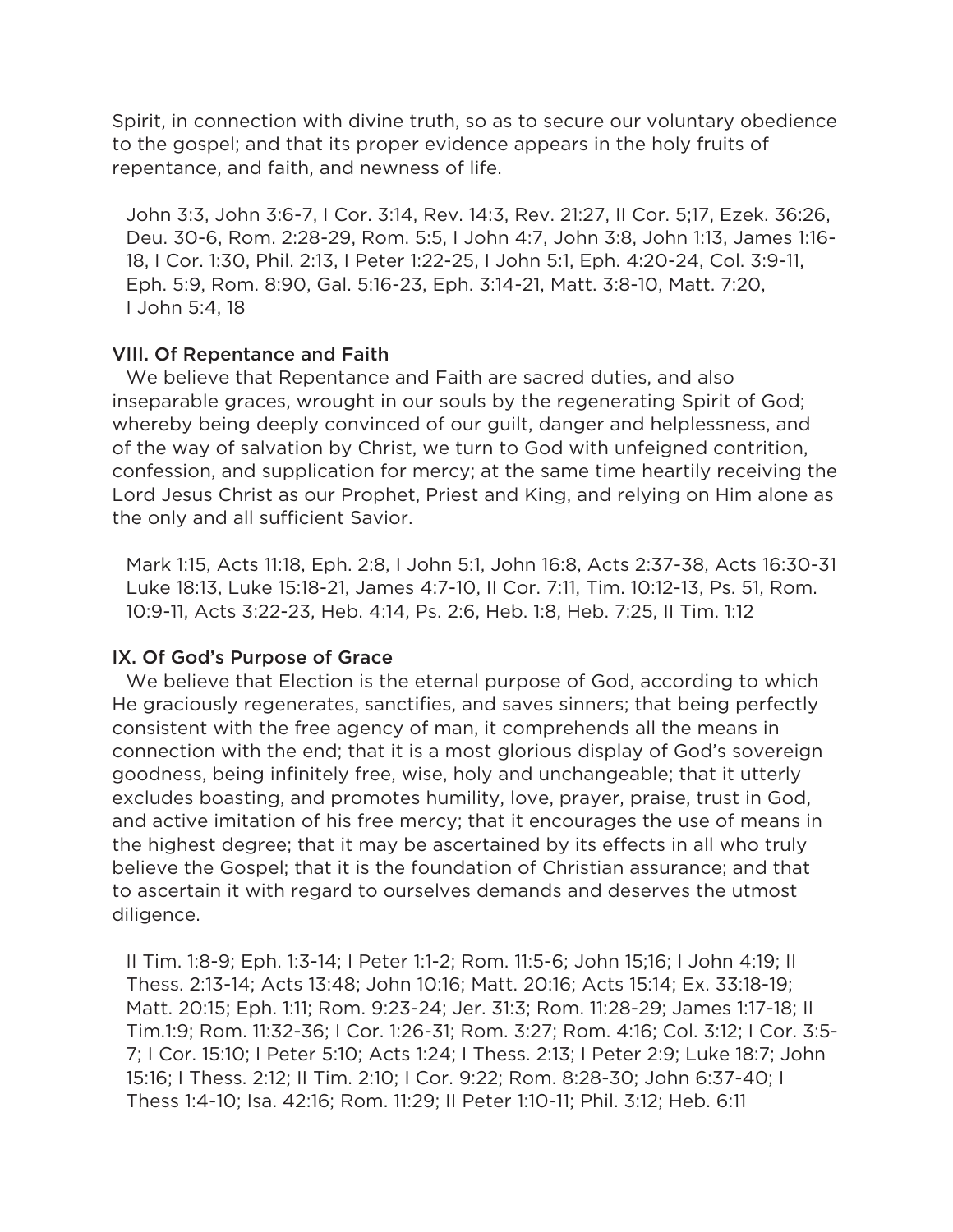#### X. Of Sanctification

We believe that Sanctification is the process by which, according to the will of God, we are made partakers of his holiness; that it is a progressive work; that it is begun in regeneration; and that it is carried on in the hearts of believers by the presence and power of the Holy Spirit, the Sealer and Comforter, in the continual use of the appointed means, – especially, the word of God, self-examination, self-denial, watchfulness and prayer.

I Thess. 4:3; I Thess. 5:23; II Cor. 7:1; II Cor. 13:10; Phil. 3:12-16; I John 2:29; Rom. 8:5; Eph. 1:4; Pro. 4:18; II Cor. 3:18; Heb. 6:1; II Peter 1:5-8; John 3:6; Phil. 1:9-11; Eph. 1:13-14; Phil. 2:12-13; Eph. 4:11-12; I Peter 2:2; II Peter 3:18; II Cor. 13:5; Luke 11:35; Luke 9:23; Matt. 26:41; Eph. 6:18; Eph. 4:30

# XI. Of Perseverance of the Saints

We believe that such only are real believers as endure unto the end; that their persevering attachment to Christ is the grand mark which distinguishes them from superficial professors; that a special Providence watches over their welfare; and they are kept by the power of God through faith unto salvation.

John 8:31; I John 2:27-28; I John 3:9; I John 5:18; I John 2:19; John 13:18; Matt. 13:20-21; John 6:66-69; Job 17:9; Rom. 8:28; Matt. 6:30-33; Jer. 32:40; Ps. 121:3; Ps. 91:11-12; Phil. 1:6; Phil. 2:13; Jude 24:25; Heb.1:14; II Kings 6:16; Heb. 13:5; I John 4:4

# XII. Of the Harmony of the Law and the Gospel

We believe that the Law of God is the eternal and unchangeable rule of His moral government; that it is holy, just, and good; and that the inability which the Scriptures ascribe to fallen men to fulfill its precepts, arises entirely from their love of sin: to deliver them from which, and to restore them through a Mediator to unfeigned obedience to the holy Law, is one great end of the Gospel, and of the Means of Grace connected with the establishment of the visible church.

Rom. 3:31; Matt. 5:17; Luke 16:17; Rom. 3:20; Rom. 4:15; Rom. 7:12; Rom.7:7,14- 22; Gal. 3:21; Ps. 119; Rom. 8:7-8; Josh. 24:19; Jer. 13:23; John 6:44; John 5:44; Rom. 8:2-4; Rom. 10:4; I Tim. 1:5; Heb. 8:10; Jude 20&21

# XIII. Of a Gospel Church

We believe that a visible church of Christ is a congregation of baptized believers, associated by covenant in the faith and fellowship of the Gospel; observing the ordinances of Christ; governed by His laws; and exercising the gifts, rights, and privileges invested in them by His word; that its only scriptural officers are Bishops or Pastors, and Deacons, whose qualifications,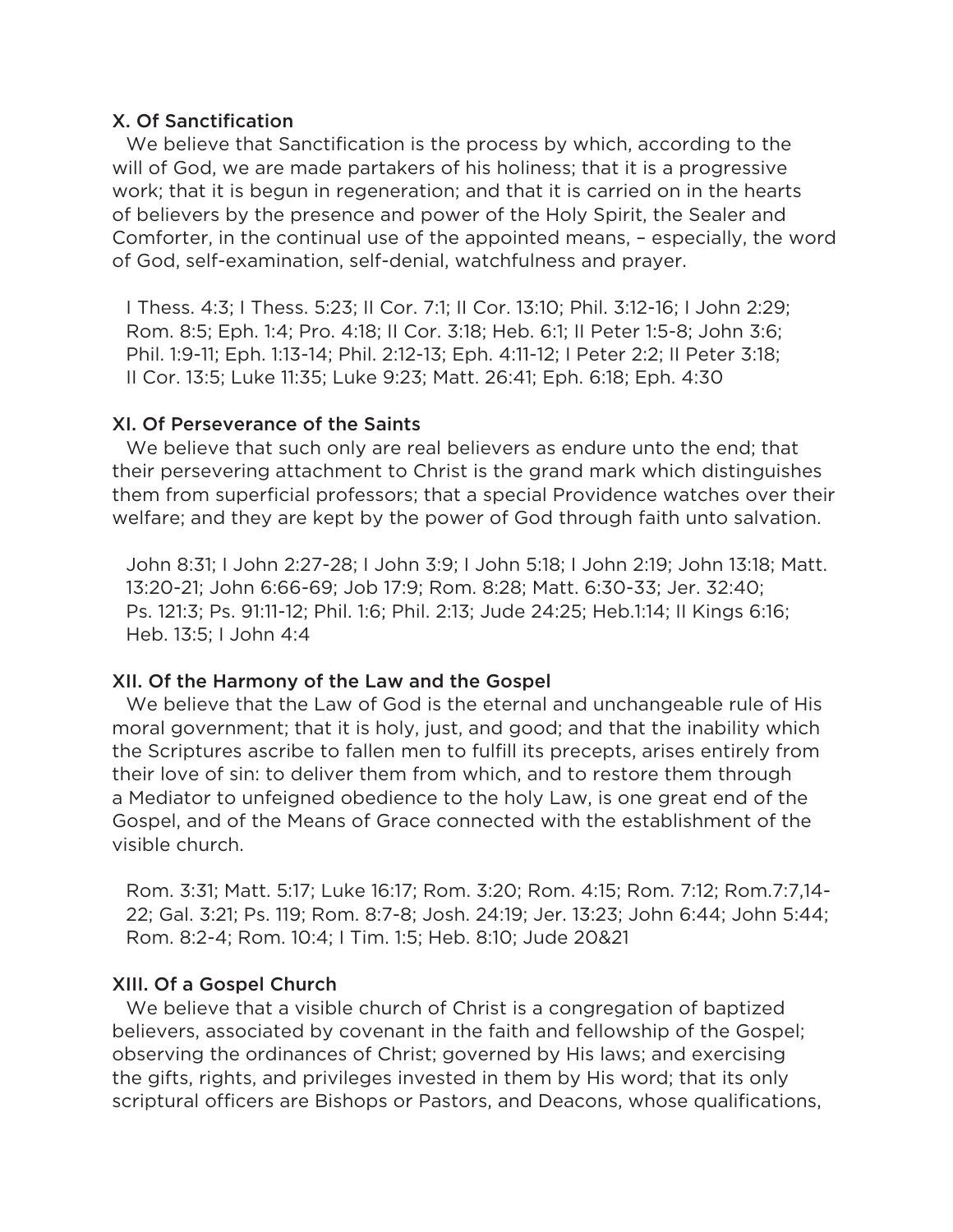claims, and duties are defined in the Epistles to Timothy and Titus.

I Cor. 1:1-3; Matt. 18:17; Acts 5:11; Acts 8:1; Acts 11:21-23; I Cor. 4:17; I Cor. 14:23; III John 9; I Tim. 3:5; Acts 2:41-42; II Cor. 8:5; Acts 2:47; I Cor. 5:12-13; I Cor. 11:2; II Thess. 3:6; Rom. 16:17-20; I Cor. 11:23-24; Matt. 18:15-20; I Cor. 5:6; II Cor. 2:17; I Cor. 4:17; Matt. 28:20; John 14:15; John 15:12; I John 14:21; I Thess. 4:2; II John 6; Gal. 6:2; Eph. 4:7; I Cor. 14:12; Phil. 1:1; Acts 14:23; Acts 15:22; I Tim. 3; Titus 1

#### XIV. Of Baptism and the Lord's Supper

We believe that Christian Baptism is the immersion in water of a believer, into the name of the Father, and Son, and Holy Ghost; to show forth in a solemn and beautiful emblem, our faith in the crucified, buried, and risen Savior, with its effect, in our death to sin and resurrection to a new life; that it is pre-requisite to the privileges of a church relation; and to the Lord's Supper, in which the members of the church by the sacred use of bread and wine, are to commemorate together the dying love of Christ; preceded always by solemn self-examination.

Acts 8:36-39; Matt. 3:5-6; John 3:22-23; John 4:12; Matt. 28:19-20; Mark 16:16; Acts 2:38; Acts 8:12; Acts 16:32-34; Acts 18:8; Acts 10:47-48; Gal. 3:26-28; Rom. 6:4; Col. 2:12; I Peter 3:20-21; Acts 22:16; Acts 2:41-42; I Cor. 11:26; Matt. 26:26-29; Mark 14:22-25; Luke 22:14-20; I Cor. 11:28; I Cor. 5:1-8; I Cor. 10:3-32; I Cor. 11:17-32; John 6:26

# XV. Of the Christian Sabbath

We believe that the first day of the week is the Lord's Day, or Christian Sabbath; and is to be kept sacred to religious purposes by the devout observance of all the means of grace, both private and public; and by preparation for that rest that remaineth for the people of God.

Acts 20:7; Gen. 2:3; Col. 2:16-17; Mark 2:27; John 20:19; I Cor. 16:1-2; Ex. 20:8; Rev. 1:10; Ps. 118:15, 24; Isa. 58:13-14; Isa. 56:2-8; Heb. 10:24-25; Acts 11:26; Acts 13:44; Lev. 19:30; Luke 4:16; Acts 17:2-3; Ps. 26:8; Ps. 87:3; Heb. 4:3-11

# XVI. Of Civil Government

We believe that Civil Government is of Divine appointment, for the interests and good order of human society; and that magistrates are to be prayed for, conscientiously honored, and obeyed; except only in things opposed to the will of our Lord Jesus Christ, who is the only Lord of the conscience, and the Prince of the kings of the earth.